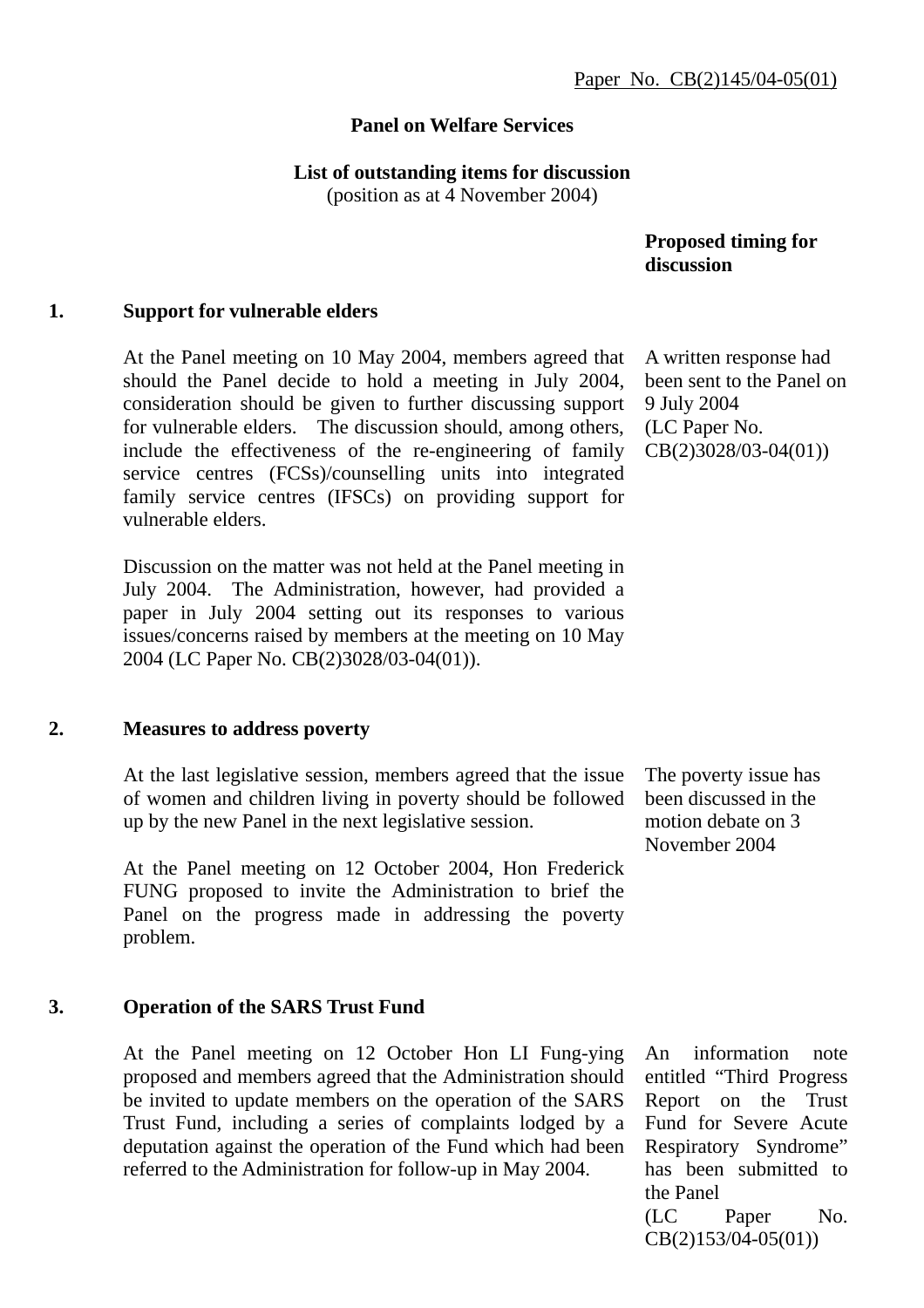## **Proposed timing for discussion**

## **4. Provision of infirmary beds in non-hospital settings**

In line with the principle of "continuum of care", the Administration will start a pilot project to provide a limited number of subsidised infirmary places in non-hospital setting. December 2004

## **5. Support and assistance for paralysed patients living in the community**

The above item was discussed by the Panel on two occasions on 10 May 2004 and 19 July 2004. Although members welcomed the Administration's plan to grant a Care and Attention (C&A) Allowance of \$4,296 per month to paralysed patients on CSSA to hire a carer even if the patient had a family carer who was available to provide help at home, they considered that the provision would do little to alleviate the burden of the patient as the amount was not sufficient to hire an overseas domestic helper. A member also suggested allowing paralysed patients to receive the C&A Allowance even if they chose to live in the Mainland. Members agreed that the aforesaid issues should be followed up by the new Panel in the next legislative session. Early 2005

# **6. Trust Fund for SARS**

|    | An update on the latest cashflow position.                                                                                                                                                                                                                                                                                                                                            | January/February 2005 |
|----|---------------------------------------------------------------------------------------------------------------------------------------------------------------------------------------------------------------------------------------------------------------------------------------------------------------------------------------------------------------------------------------|-----------------------|
| 7. | <b>Community Investment and Inclusion Fund</b>                                                                                                                                                                                                                                                                                                                                        |                       |
|    | An update on the progress of the Community Investment and January/February 2005<br>Inclusion Fund and its way forward.                                                                                                                                                                                                                                                                |                       |
| 8. | Measures to help single parents on CSSA to achieve<br>self-reliance                                                                                                                                                                                                                                                                                                                   |                       |
|    | At the Panel meeting on 9 February 2004, the Administration $1st$ quarter of 2005<br>$\mathbf{1}$ and $\mathbf{1}$ and $\mathbf{1}$ and $\mathbf{1}$ and $\mathbf{1}$ and $\mathbf{1}$ and $\mathbf{1}$ and $\mathbf{1}$ and $\mathbf{1}$ and $\mathbf{1}$ and $\mathbf{1}$ and $\mathbf{1}$ and $\mathbf{1}$ and $\mathbf{1}$ and $\mathbf{1}$ and $\mathbf{1}$ and $\mathbf{1}$ and |                       |

agreed to revert to the Panel on the improvement measures to help single parents achieve self-reliance, upon completion of the review on the entire issue of single parents on CSSA.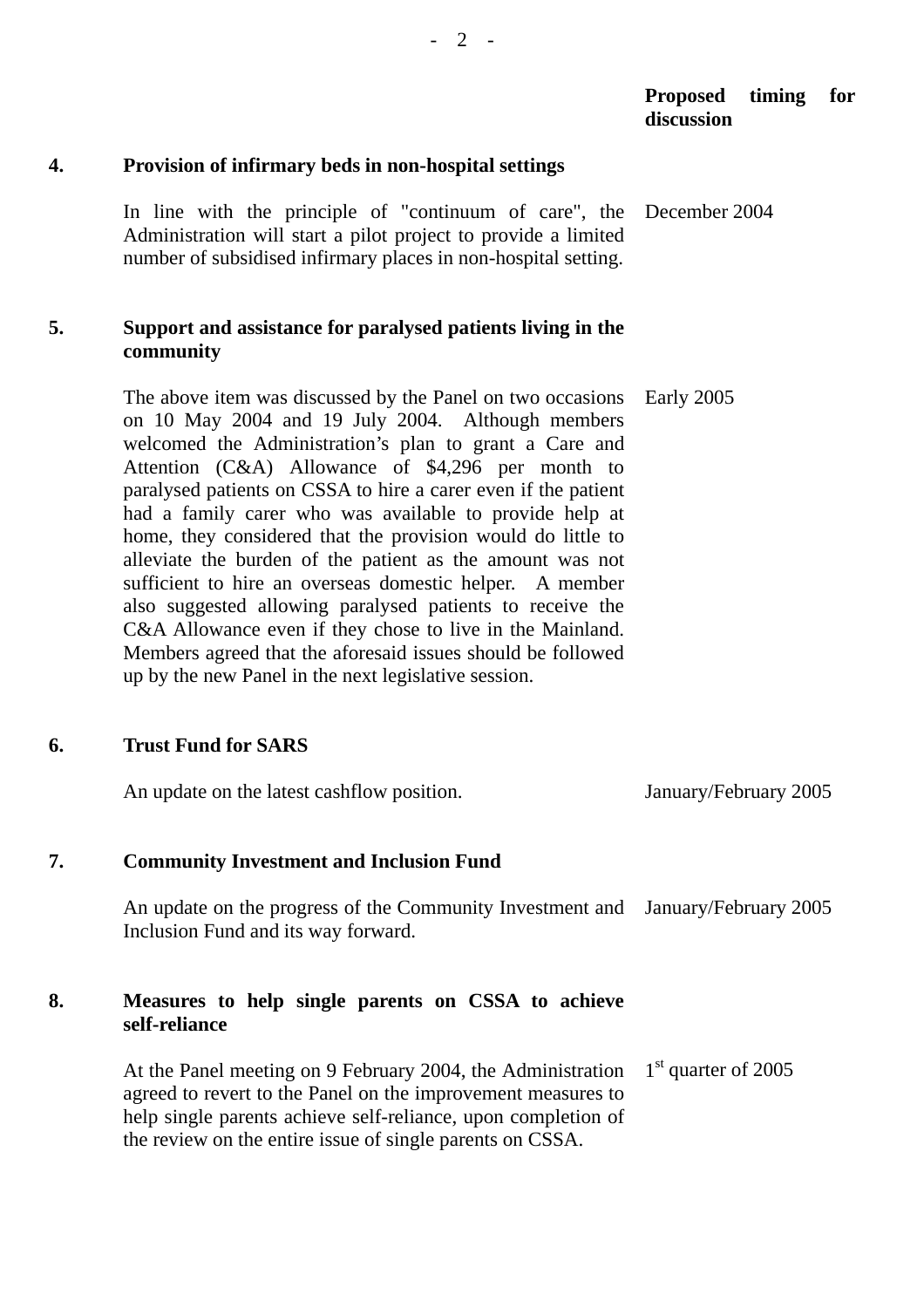# **Proposed timing for discussion 9. Transforming home for the elderly into care and attention**  Item proposed by Dr Hon Fernando CHEUNG at the Panel meeting on 12 October 2004. 1<sup>st</sup> quarter of 2005 **10. Portable CSSA Scheme and residence requirements for Old Age Allowance (OAA)**  Hon CHOY So-yuk proposed to expand the coverage of the Portable CSSA Scheme to Fukien Province and other provinces and relax the permissible limits of absence from Hon TAM Yiu-chung also proposed to relax the permissible limits of absence from Hong Kong under OAA. 1<sup>st</sup> quarter of 2005 **11. Report of the Subcommittee on Guardianship and Custody of the Law Reform Commission**  At the meeting held on 11 March 2002, members agreed that the Administration should brief the Panel on the above report when it became available. The Administration understands that the remaining reports on the subject of custody and access should be ready by end  $2<sup>nd</sup>$  quarter of 2005 **12. Progress of the formation of Integrated Vocational Rehabilitation Services Centres**  Item proposed by Hon WONG Sing-chi at the Panel meeting May/June 2005 on 7 July 2003.

#### **13. Subsidy arrangements for residential care services for frail elders**

The Administration undertook to consult members on the finalised Fee Assistance Scheme for residential care services for frail elders, taking into account the suggestion of establishing a separate financial assistance scheme for elders and other views expressed by members on the matter on 12 May 2003. 3<sup>rd</sup> quarter of 2005

**home** 

Hong Kong.

2004.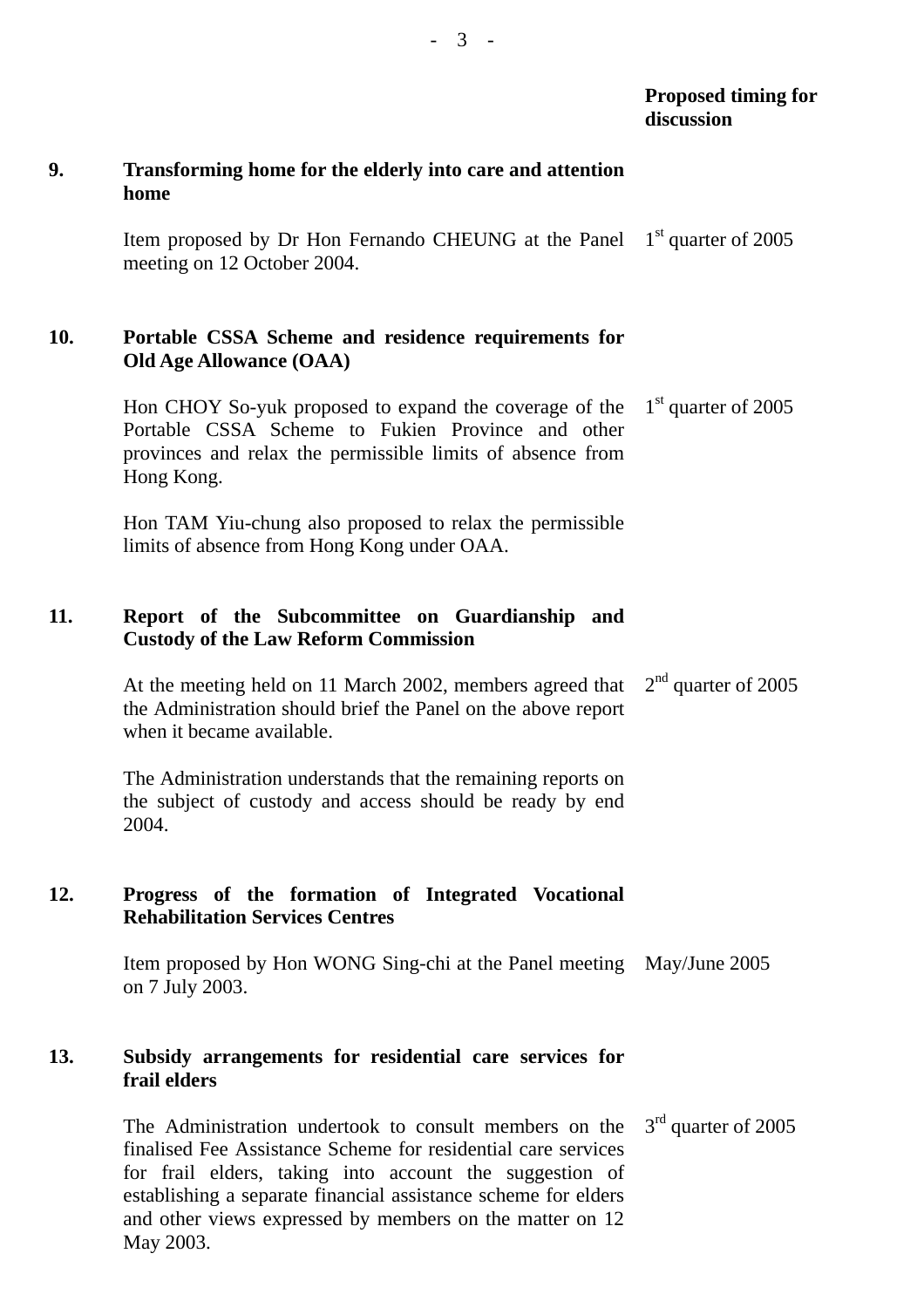#### **Proposed timing for discussion**

#### **14. Evaluation of the re-engineered community support services for elders**

Item proposed by Hon CHAN Yuen-han.  $4<sup>th</sup>$  quarter of 2005

#### **15. Charitable fund-raising activities**

The Administration's paper on enhancing the monitoring of charitable fund-raising activities was discussed at the Panel meeting on 19 July 2004. Members agreed that the proposal of regulating funding-raising activities by mail should be followed up by the new Panel in the next legislative session.  $4<sup>th</sup>$  quarter of 2005

The Reference Guide on Best Practices for Charitable Fund-raising Activities has been promulgated in October 2004. The Administration would review the situation in one year.

### **16. Review of the implementation of the standardized needs assessment tool for admission to residential homes for people with disabilities**

Members agreed at the Panel meeting on 14 June 2004 that the implementation of the standardized needs assessment tool for admission to residential homes for people with disabilities (PWDs) should be followed up by the new Panel in the next legislative session. 1<sup>st</sup> quarter of 2006

The Administration has pointed out that as the implementation of the assessment tool is set for January 2005, a review of the effectiveness of the assessment tool to identify those PWDs with genuine need for residential services and match them with appropriate types of residential homes would take place one year after.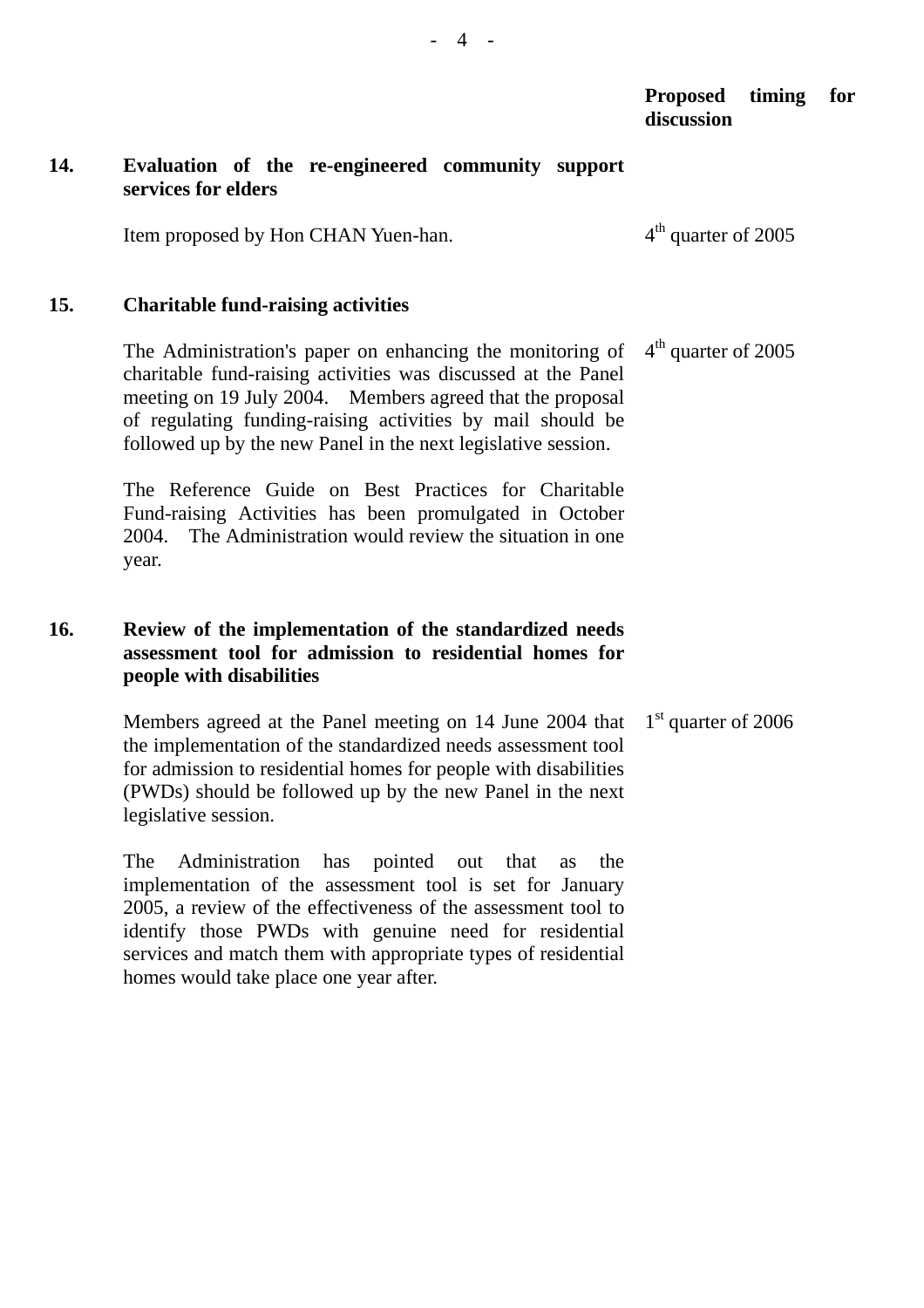#### **Proposed timing for discussion**

#### **17. Latest situation on the implementation of review of family services**

Item proposed by Hon Albert CHAN at the Panel meeting on 12 October 2004.  $1<sup>st</sup>/2<sup>nd</sup>$  quarter of 2006

The Administration has advised that transforming all existing FCSs/counselling units into IFSCs is set for completion in 2004-05. A review on the implementation of the aforesaid transformation would take place one year after.

#### **18. Workload of social workers**

Item proposed by Hon Mrs Sophie LEUNG at the Panel To be decided meeting on 12 October 2004.

The Administration is now studying the subject and will discuss the issue with members upon completion of the work.

#### **19. Funding for social service in the next financial year**

Item proposed by Hon LEE Cheuk-yan at the Panel meeting To be decided on 12 October 2004.

The Administration is now working on the subject and will revert to members when it has a clearer picture on the matter.

#### **20. Establishing formal arrangements on adoption with the Mainland**

At the request of the Bills Committee on Adoption (Amendment) Bill 2003, the Administration undertook to study the need to establish formal arrangements on adoption with the Mainland and consult the relevant Panel in due course. To be decided

The Administration will raise this with the Central People's Government and revert to the Panel in due course.